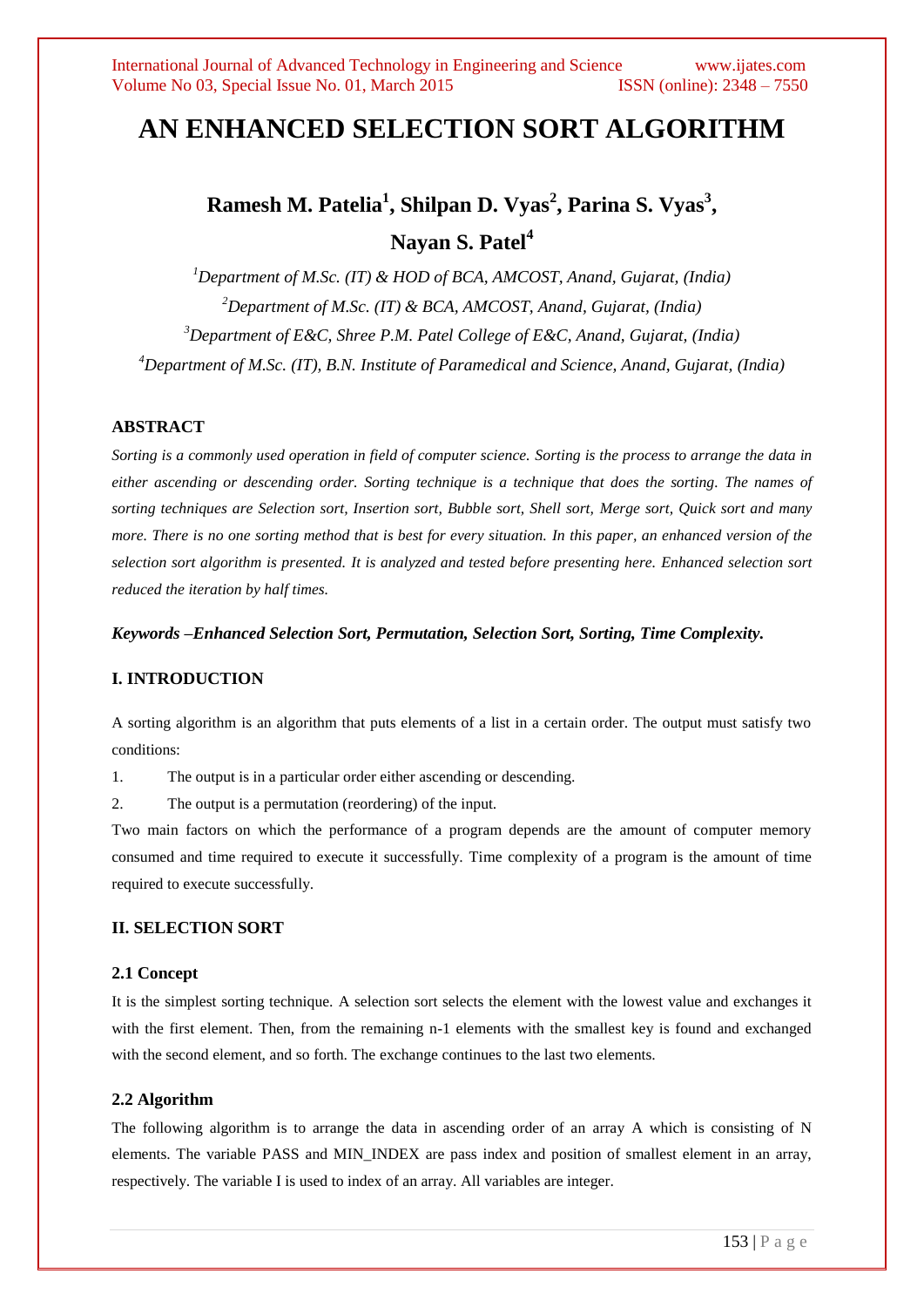International Journal of Advanced Technology in Engineering and Science www.ijates.com Volume No 03, Special Issue No. 01, March 2015 **ISSN** (online): 2348 – 7550 Volume No 03, Special Issue No. 01, March 2015

- 1. Repeat step 2 to 4 for  $PASS = 1$  to N-1
- 2. Set MIN  $INDEX = PASS$
- 3. Repeat for  $I = PASS+1$  to N

```
If (A[I] < A[MIN_INDEX])
```
Then

MIN\_INDEX = I

4. If ( PASS != MIN\_INDEX )

Then

Interchange A[ PASS ] and A[ MIN\_INDEX ]

5. EXIT

## **2.3 Tracing of a Data**

For example, if the Selection sort were used on array, 90, 80, 100, 20, 30, 10, 40, 50, 70, 60, each pass would be like as shown in Table-1.

| Unsorted  | Initial           | 90        | 80               | 100 | 20              | 30  | 10               | 40 | 50  | 70  | 60         |
|-----------|-------------------|-----------|------------------|-----|-----------------|-----|------------------|----|-----|-----|------------|
|           | Pass1             | 10        | 80               | 100 | 20              | 30  | 90               | 40 | 50  | 70  | 60         |
|           | Pass <sub>2</sub> | 10        | $\overline{20}$  | 100 | 80              | 30  | 90               | 40 | 50  | 70  | 60         |
|           | Pass3             | <u>10</u> | 20               | 30  | 80              | 100 | 90               | 40 | 50  | 70  | 60         |
| Pass      | Pass4             | 10        | $\overline{20}$  | 30  | 40              | 100 | 90               | 80 | 50  | 70  | 60         |
| Number(I) | Pass <sub>5</sub> | 10        | $\frac{20}{2}$   | 30  | $\frac{40}{1}$  | 50  | 90               | 80 | 100 | 70  | 60         |
|           | Pass6             | <u>10</u> | 20               | 30  | $\overline{40}$ | 50  | 60               | 80 | 100 | 70  | 90         |
|           | Pass7             | 10        | $\underline{20}$ | 30  | $\overline{40}$ | 50  | 60               | 70 | 100 | 80  | 90         |
|           | Pass <sub>8</sub> | 10        | $\overline{20}$  | 30  | $\overline{40}$ | 50  | $\underline{60}$ | 70 | 80  | 100 | 90         |
| Sorted    | Pass9             | 10        | $\overline{20}$  | 30  | 40              | 50  | 60               | 70 | 80  | 90  | <u>100</u> |

**Table-1 Tracing Of Data for Selection Sort**

In above table, the underline elements are indicates that only those elements are arranged in their proper order in corresponding iteration. The array is sorted at the end of the  $9<sup>th</sup>$  iteration of an outer pass loop.

## **2.4 Analysis**

The time required to sort the data does not depend upon the order of the elements. There is no difference in the number of iteration for a list which is sorted already or which has its elements in reverse order. The only difference will be with the number of comparison and with the assignment statements. Their execution frequency will be varying. Total number of comparison is  $n(n-1)/2$ . The best case, average case and worst case are same and they are

 $F(n) = (n-1) + (n-2) + (n-3) + (n-4) + \ldots + 1$  $= n(n-1)/2$  $= O(n^2)$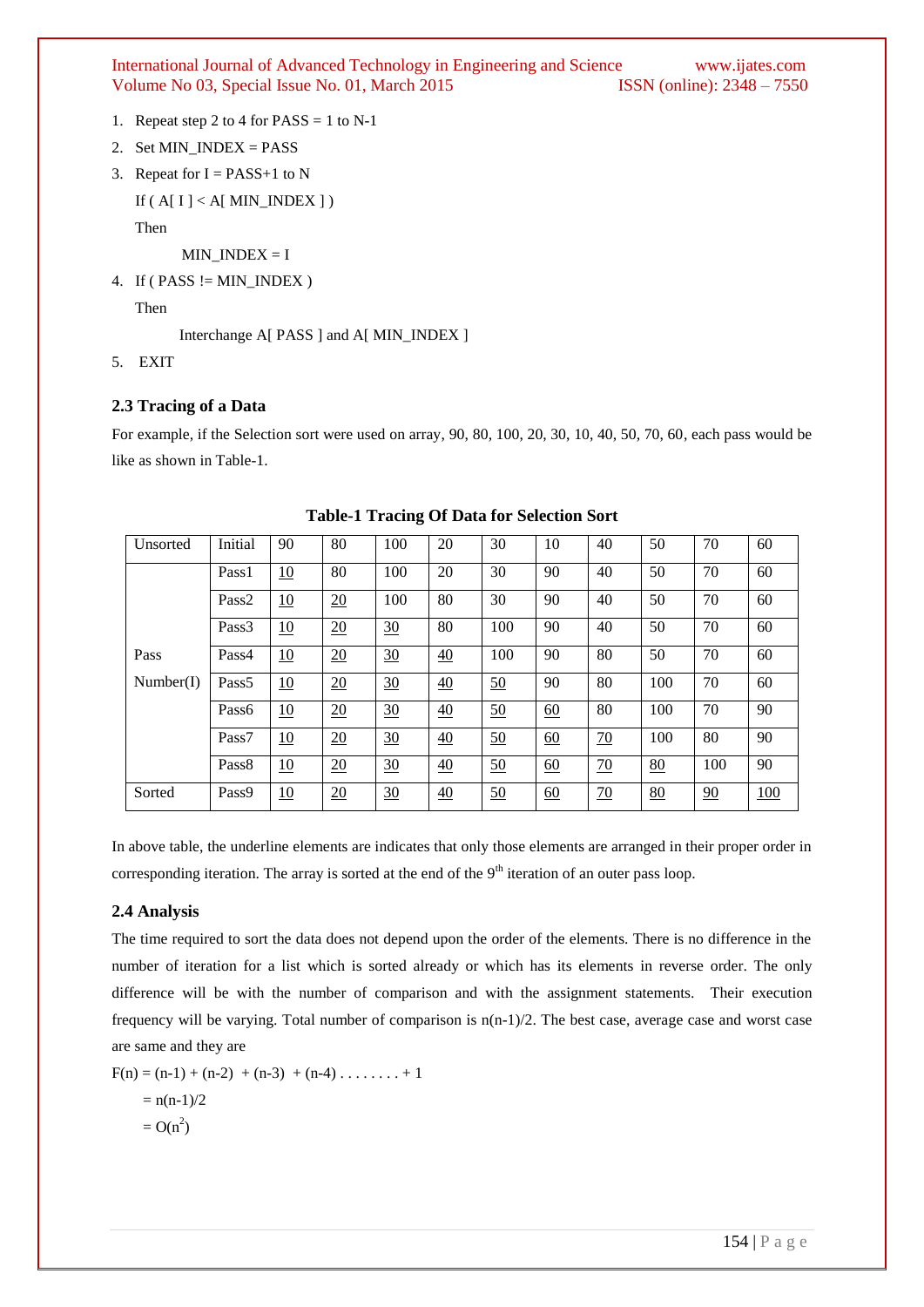# **III. ENHANCED SELECTION SORT**

## **3.1 Concept**

The main idea behind the enhanced selection sort is that successive elements are selected on both the side of an array or file and placed in their proper position. In this technique, we sort the data in a single pass by two ways as shown below:

1. To find the minimum element from the array and replaced with first element.

2. To find the maximum element from the array and replaced with last element.

This will place smallest element at the top and largest element at the bottom of an array after completion of first cycle. The repetition of above work successively gets the desired result.

## **3.2 Algorithm**

The following algorithm is to arrange the data in ascending order of an array A which is consisting of N elements. The variable MIN\_INDEX and MAX\_INDEX are position of smallest & largest element in an array, respectively. The variables FIRST and LAST are position of starting & ending element in an unsorted array, respectively. The variable I is used to index of an array. All variables are integer.

- 1. Set  $FIRST = 1$  and  $LAST = n$
- 2 Repeat step 3 to 10 for PASS = 1 to  $N/2$
- 3. Set  $MIN$ <sub>INDEX</sub> = FIRST
- 4. Repeat for  $I = FIRST+1$  to LAST
	- If ( $A[I] < A[MIN_INDEX]$ )

Then

 $MIN$   $INDEX = I$ 

5. If ( $PASS := MIN_INDEX$ )

Then

Interchange A[ FIRST ] and A[ MIN\_INDEX ]

- 6. Increment  $FIRST = FIRST + 1$
- 7. Set  $MAX$ <sub>INDEX</sub> = FIRST
- 8. Repeat for  $I = FIRST+1$  to LAST
	- If ( $A[I] > A[MAXINDEX]$ )

Then

 $MAX$   $INDEX = I$ 

9. If ( $PASS := MAX\_INDEX$ )

Then

Interchange A[ LAST ] and A[ MAX\_INDEX ]

- 10. Decrement LAST = LAST 1
- 11. EXIT

## **3.3 Tracing of a Data**

For example, if the Enhanced Selection sort were used on array, 90, 80, 100, 20, 30, 10, 40, 50, 70, 60, each pass would be like as shown in Table-2.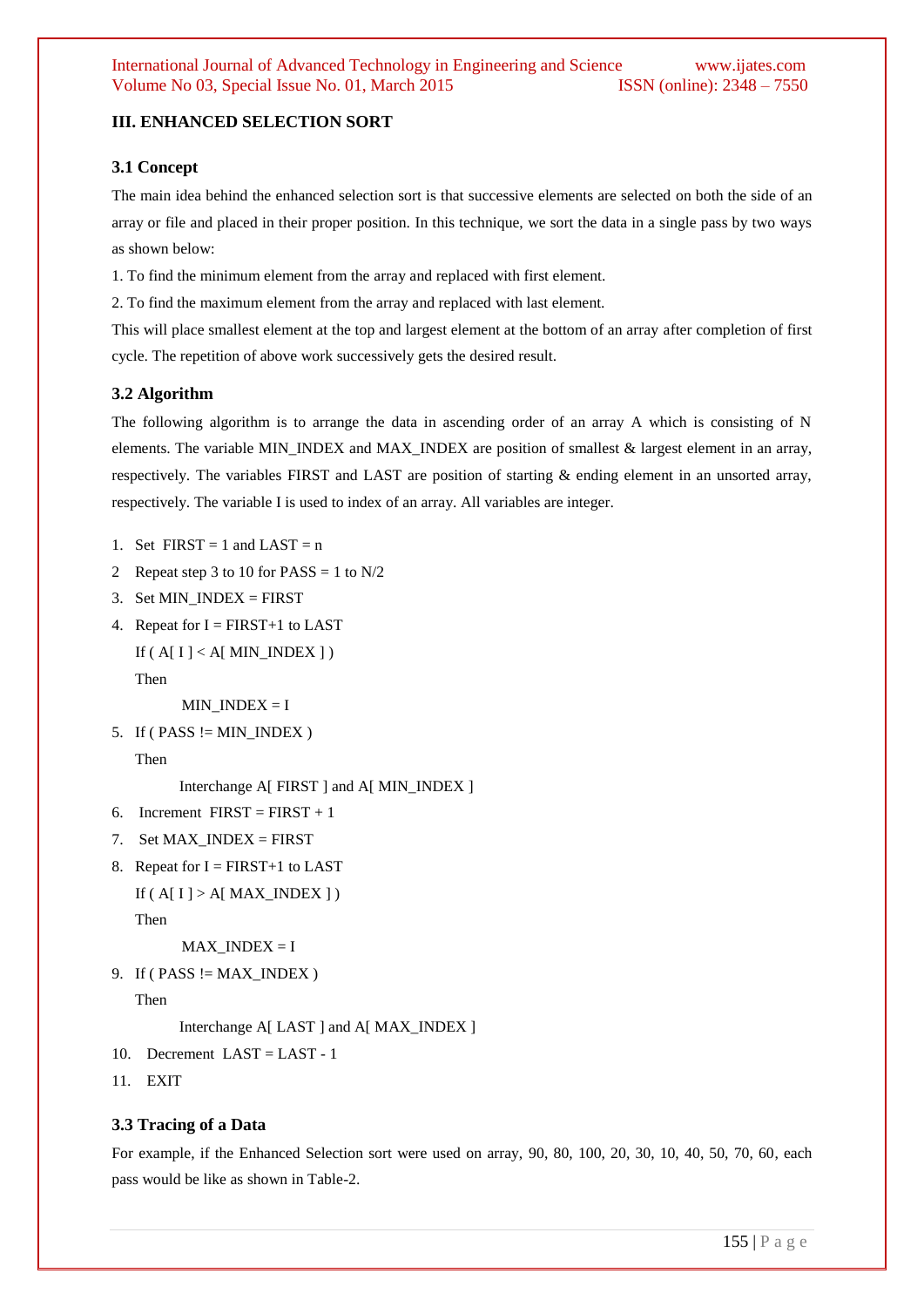## International Journal of Advanced Technology in Engineering and Science www.ijates.com Volume No 03, Special Issue No. 01, March 2015 **ISSN** (online): 2348 – 7550

| Unsorted  | Initial           | 90 | 80 | 100 | 20              | 30 | 10 | 40 | 50 | 70 | 60         |
|-----------|-------------------|----|----|-----|-----------------|----|----|----|----|----|------------|
|           | Pass1             | 10 | 80 | 60  | 20              | 30 | 90 | 40 | 50 | 70 | 100        |
| Pass      | Pass <sub>2</sub> | 10 | 20 | 60  | 80              | 30 | 70 | 40 | 50 | 90 | <u>100</u> |
| Number(I) | Pass <sub>3</sub> | 10 | 20 | 30  | 50              | 60 | 70 | 40 | 80 | 90 | 100        |
|           | Pass4             | 10 | 20 | 30  | 40              | 60 | 50 | 70 | 80 | 90 | <u>100</u> |
| Sorted    | Pass <sub>5</sub> | 10 | 20 | 30  | $\overline{40}$ | 50 | 60 | 70 | 80 | 90 | 100        |

**Table-2 Tracing Of Data for Enhanced Selection Sort**

In above table, the underline elements are indicates that only those elements are arranged in their proper order in corresponding iteration. The array is sorted at the end of the  $5<sup>th</sup>$  iteration of an outer pass loop.

#### **3.4 Analysis**

The enhancement of the proposed algorithm is by reducing number of pass iteration, which does not necessary reduce any comparisons. Hence, the time complexity of the enhanced selection sort is exactly same as the original version, which are O (n<sup>2</sup>), O (n<sup>2</sup>) and O (n<sup>2</sup>) for the best, average and worst case respectively.

#### **IV. CONCLUSION**

The number of pass iteration in enhanced selection sort is half of the number of pass iteration in original selection sort algorithm. The proposed enhancement algorithm has a significant improvement on reducing the number of pass iteration. The other popular sorting techniques such as Bubble sort, Insertion sort, Quick sort, Heap sort can be enhanced by using the proposed approach. This method and mention algorithm deserves future research.

### **REFERENCES**

#### **Books:**

- [1]. Tremblay J. & Sorenson P. G.: An Introduction to Data Structures with Applications, 2nd Edition, McGraw-Hill International Edition, 1987.
- [2]. Singh Bhagat & Naps Thomas: Introduction to Data Structures, Tata McGraw-Hill Publishing Co. Ltd.,1985.
- [3]. R. B. Patel: Expert Data Structures with C, Third Edition, Khanna Book Publishing Co. (P) Ltd., Delhi.

#### **Websites:**

[4]. http://en.wikipedia.org/wiki/Sorting\_algorithm

#### **Journal Papers:**

- [5]. A Novel Sorting Algorithm and Comparison with Bubble sort and Insertion sort. IJCA, Volume 45-No.1, May 2012, pg. 31-32.
- [6]. Comparative Study and Performance Analysis of Various Sorting Techniques. IJARSE, Volume 4, Special Issue No. 2, Feb 2015, pg. 77-80.